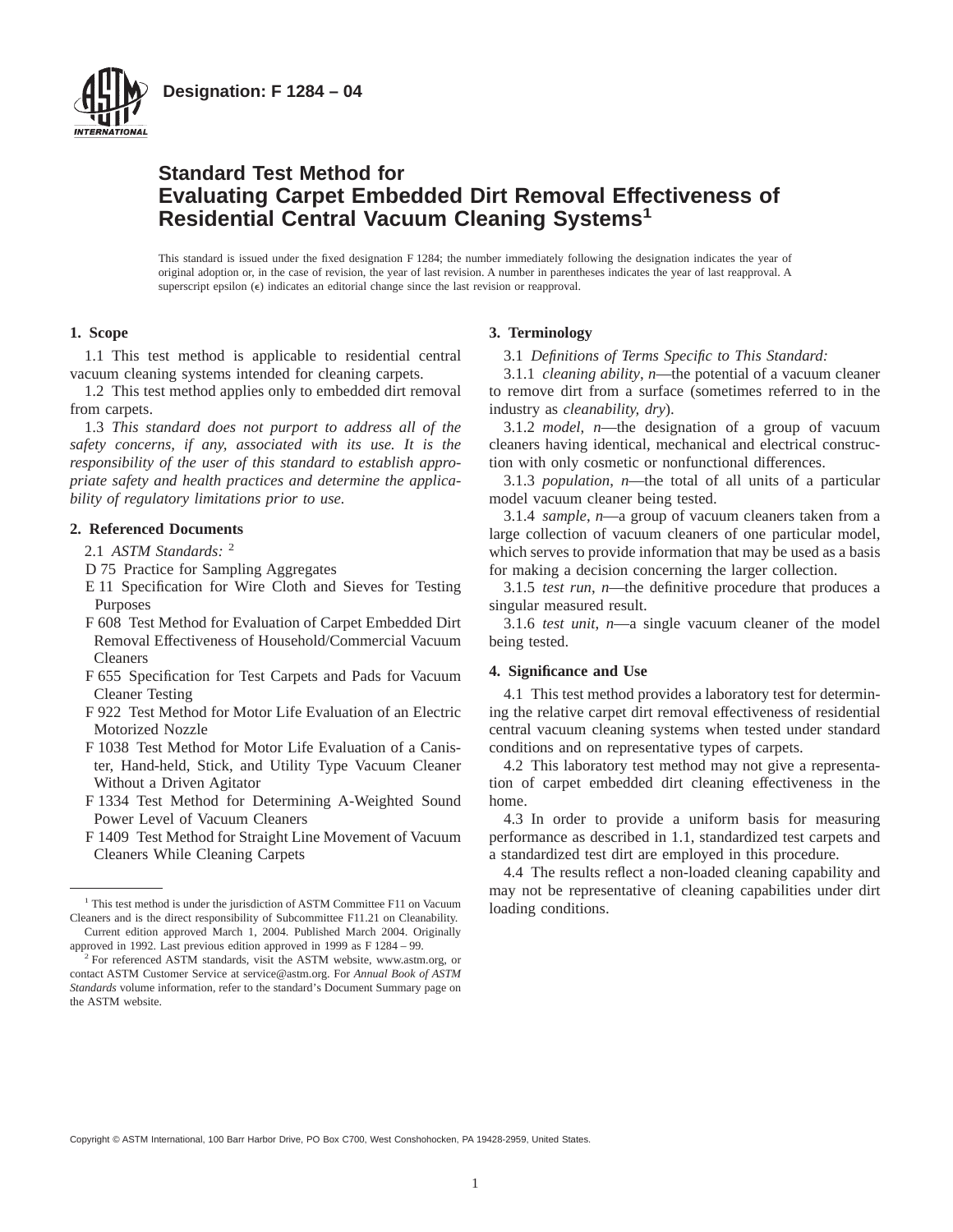

**FIG. 1 Dirt Embedment Tool**

#### **5. Apparatus**

5.1 *Weighing Scale*<sup>3</sup> (for weighing carpets; see 9.1.4 and 12.6)—The scale must be accurate to 0.035 oz (1 g) and have a weighing capacity of at least 15 lb (6.82 kg).

5.2 *Weighing Scale*<sup>4</sup> (for weighing test dirt and nondisposable dirt receptacles; see 10.1.2 and 12.10)—The scale must be accurate to 0.0035 oz (0.10 g) and have a weighing capacity of at least 1.1 lb (500 g).

5.3 *Stopwatch* with a second hand, or other type of equipment capable of establishing the specified rate of movement and total cycle time.

5.4 *Voltmeter*, to measure input volts to the cleaning system to provide measurements accurate to within  $\pm 1$  %.

5.5 *Voltage Regulator System*, to control the input voltage to the vacuum cleaner. The regulator shall be capable of maintaining the vacuum cleaner's rated voltage  $\pm 1$  % and rated frequency  $\pm 1$  Hz having a wave form that is essentially sinusoidal with 3 % max harmonic distortion for the duration of the test.

5.6 *Dirt Embedment Tool*, with the roller locked (see Fig. 1).

5.7 *Dirt Dispenser*—Dispensing system that provides the operator with a method to distribute the test dirt uniformly on the carpet test area.

5.8 *Carpet Conditioning Equipment*, to support the test carpet during new carpet conditioning and the removal of residual dirt from the test carpet before each test run (Fig. 2).

5.9 *Rotating Agitator Conditioning Vacuum Cleaner/ Equipment*, for conditioning new test carpets and removing residual dirt from the test carpet before each test run. This cannot be the unit being tested.

NOTE 1—Automated methods for spreading the test dirt, embedding the test dirt, and cleaning and reconditioning the test carpets are acceptable if they do not change the results of this test method.

5.10 *Temperature and Humidity Indicators*, to provide temperature measurements accurate to within  $\pm 1^{\circ}F$  ( $\pm \frac{1}{2}$  °C) and humidity measurements accurate to within  $\pm 2$  % relative humidity.

5.11 *Supporting Surface*—A flat surface consisting of a piece of 3⁄4-in. (19-mm) thick exterior-grade plywood with the "A" surface upward to support the test carpet and pad. The test carpet and pad may be retained to the supporting surface, but only the four corners, by any acceptable means.

5.12 *Rotating Agitator Reference Vacuum Cleaner*, one, for calibrating test carpets (see 10.4).

5.13 *Straight-Air Canister Reference Vacuum Cleaner*, one, for calibrating test carpets (see 10.4).

5.14 *Orifice Adapter Tube*—See Fig. 3.

#### **6. Materials**

6.1 *Standard Carpets*, conforming to Specification F 655.

6.2 *Standard Carpet Padding*, conforming to Specification F 655.

6.3 *Test Dirt* (see Annex A1).

6.3.1 *Silica Sand*—(see Annex A1).

6.3.2 *Talc*—see (Annex A1).

#### **7. Sampling**

7.1 A minimum of three units of the same model vacuum cleaner selected at random in accordance with good statistical practice shall constitute the population sample.

<sup>3</sup> The OHAUS Models GT-8000, LB30-CO and 1119D, all available from OHAUS, Inc. Florham Park, NJ, or the equivalent, have been found suitable for this purpose. It is recommended that the scale read directly in grams.

<sup>&</sup>lt;sup>4</sup> The Mettler-Toledo Model PM 2000, available from Mettler-Toledo, Inc., Box 71, Highstown, NJ, 08520. The OHAUS Model-GT-8000 available from OHAUS, Inc., Florham Park, NJ, or equivalent, have been found suitable for this purpose. It is recommended that the seal read directly in grams.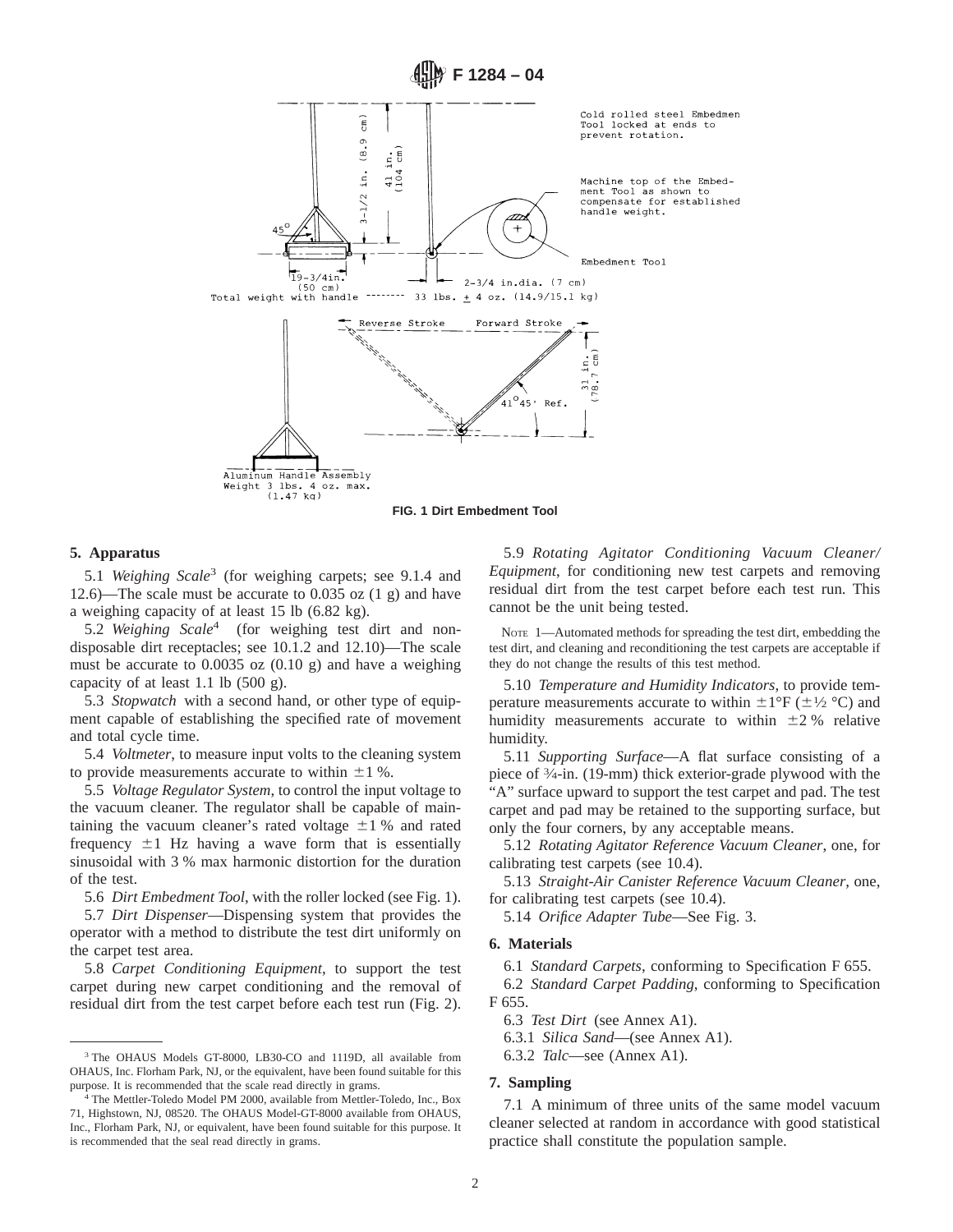

7.1.1 To determine the best estimate of the cleaning ability effectiveness for the population of the vacuum cleaner model being tested, the arithmetic mean of the cleaning ability rating of the sample from the population shall be established by testing it to a 90 % confidence level within  $\pm 5$  % of the mean value of the cleaning ability rating.

7.1.2 Annex A3 provides a procedural example for determining the 90 % confidence level and when the sample size shall be increased.

NOTE 2—See Annex A3 for method of determining 90 % confidence level.

## **8. Conditioning**

8.1 *Test Room*—Maintain the test room in which all conditioning and vacuum cleaner testing is done at 70  $\pm$  5°F (21  $\pm$ 3°C) and 45 to 55 % relative humidity.

8.2 All components involved in the test must remain and be exposed in the controlled environment for at least 16 h prior to the start of the test.

#### **9. Test Carpets**

9.1 *New Test Carpets*—New test carpets shall conform to Specification F 655.

9.1.1 Cut a sample of each test carpet to a size of 27 by 72 in. (690 by 1830 mm) minimum. If the warp direction or "lay" of the carpet fiber can be determined, it shall be in the 72-in. direction as indicated in Fig. 4. Carpets shall be bound on all sides.

9.1.2 Mark the test area on each carpet as indicated in Fig. 4.

9.1.3 Precondition new test carpet samples.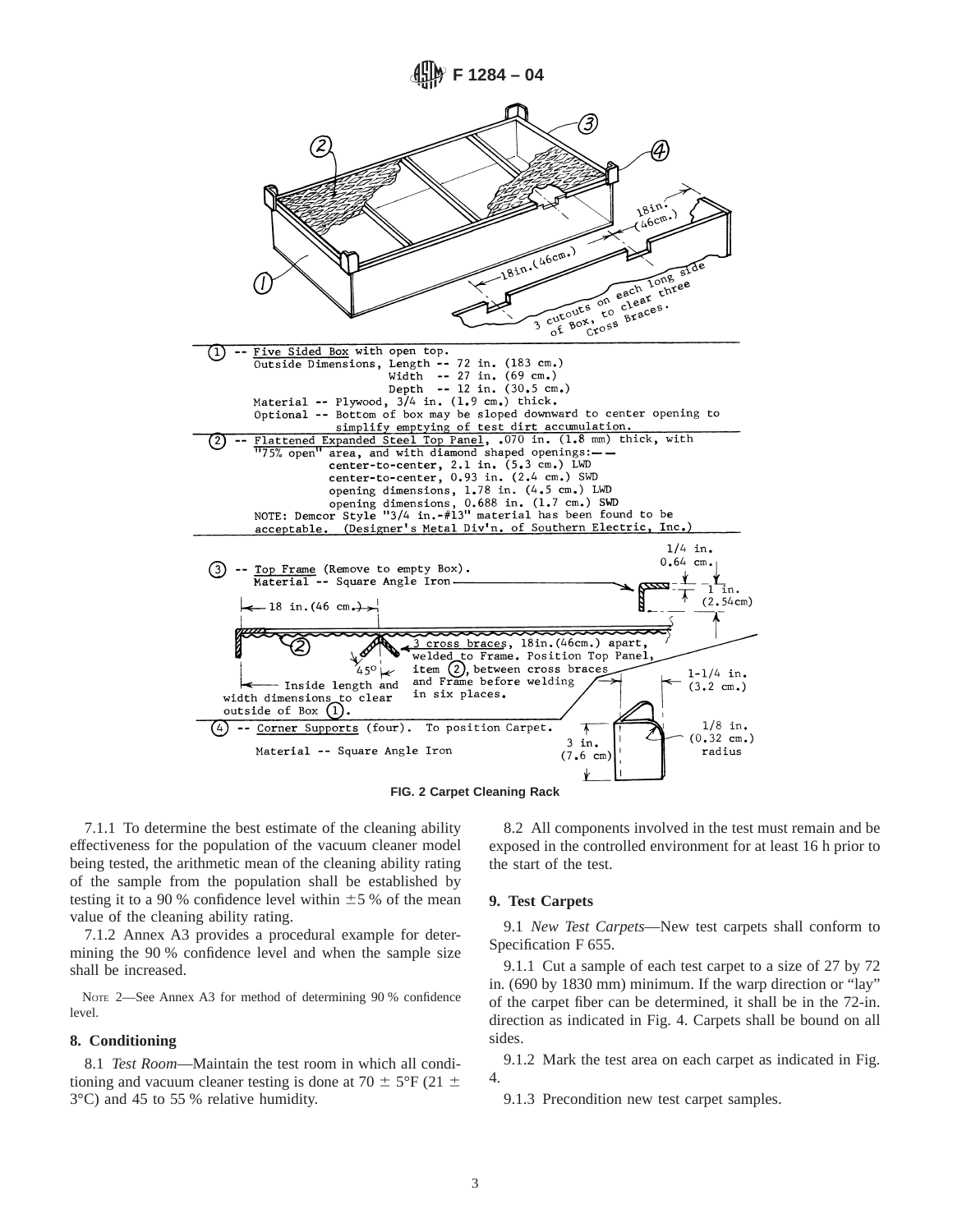



NOTE 1—Cleaning test area should be positioned as shown. First forward stroke of rotating agitator or carpet is in direction *with* lay of carpet. **FIG. 4 Test Carpet**

9.1.3.1 Precondition the entire area of the carpet by cleaning with the rotating agitator conditioning vacuum cleaner. Continue the operation until less than 2 g of carpet fiber is picked up in 5 min.

9.1.3.2 Run ten carpet-embedded dirt removal effectiveness test runs in accordance with Section 12 before conducting test calibrations as directed in Section 11.

9.1.4 Weigh and record the preconditioned weight of the carpet.

9.2 *Reconditioning Used Test Carpet Samples*:

9.2.1 To remove the residual dirt and stabilize the moisture content, clean the carpet with a rotating agitator conditioning vacuum cleaner until its weight does not exceed its previously measured, original preconditioned weight (9.1.4 by more than 2 g and less than 1 g is picked up by the conditioning vacuum cleaner after 4 minutes of cleaning.

## 9.2.2 *Procedure*:

9.2.2.1 Clean the test carpet with the rotating agitator conditioning vacuum cleaner at a rate of 1.8 ft/s (0.55 m/s) as follows:

9.2.2.2 Place the carpet on the carpet cleaning rack (Fig. 2) with pile side down. Run the rotating agitator conditioning vacuum cleaner over the carpet for 2 min. concentrating on the test area; then run the rotating agitator conditioning vacuum cleaner thoroughly over the entire area at least one time.

9.2.2.3 Then place the carpet (nap up) on the pad, on the plywood supporting surface and clean it with the rotating agitator conditioning vacuum cleaner for 2 minutes, concentrating on the test area; then run the rotating agitator vacuum cleaner thoroughly over the entire area at least one time.

9.2.2.4 Weigh the carpet.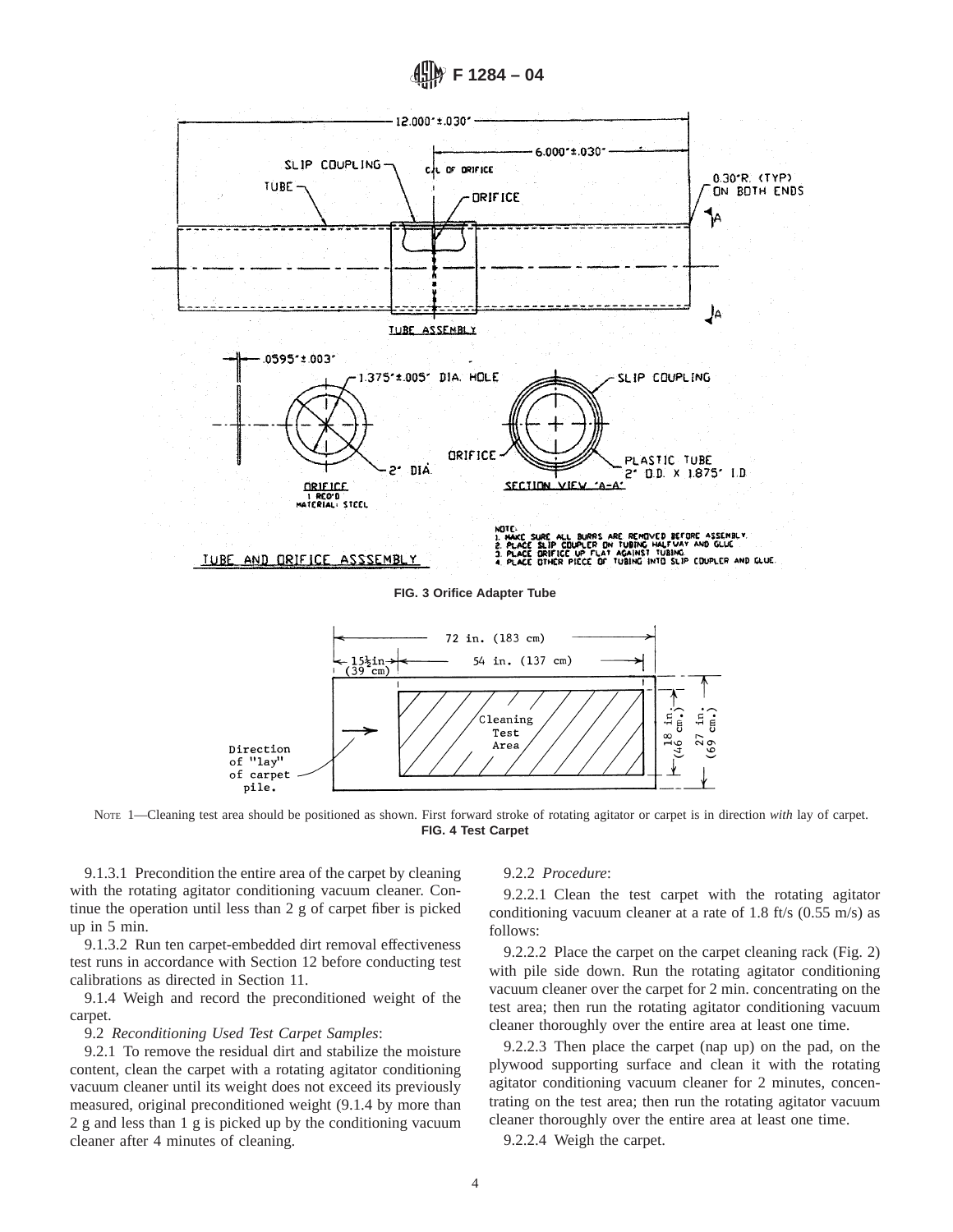9.2.2.5 Keep alternating 9.2.2.2 and 9.2.2.3, always ending with pile side up, until the carpet weight meets the requirements of 9.2.1.

9.2.2.6 A high-cleaning performance rotating agitator vacuum cleaner is recommended for reducing the time to recondition the test carpet.

9.2.2.7 Reconditioning equipment, which uses nondisposable filters should have the filter or filters cleaned after every four carpet reconditioning runs, or more often if desired.

9.2.2.8 Reconditioning equipment, which uses a primary disposable filter or primary filters should have the filter or filters replaced after every four carpet reconditioning runs, or more often, if required.

9.3 *Reconditioning Used Carpet Padding*:

9.3.1 Clean carpet padding by shaking after each day's testing, or more often if necessary, to remove any collected test dirt.

9.3.2 Replace carpet padding when it has holes, tears, or other signs of wear.

# **10. Test Systems and Cleaning Tools**

10.1 *New Test Systems and Cleaning Tools*:

10.1.1 *Preconditioning a New System*—Run the system in at rated voltage  $\pm 1$  % and rated frequency  $\pm 1$  Hz with filters in place for 1 h.

10.1.1.1 If a rotating agitator type cleaning tool is included with the system, operate it for 1 h with agitator bristles not engaged on any surface.

10.1.2 For systems with nondisposable filters, weigh and record the filter's original weight to the nearest 0.0035 oz (0.10 g). This may not be possible with some systems in which the nondisposable filter cannot be removed.

10.2 *Used Test Systems and Cleaning Tools*:

10.2.1 Recondition a *used* test system prior to each test run as follows:

10.2.1.1 Thoroughly remove excess dirt from the test system. Without using tools for disassembly, clean the entire outer surface, brushes, nozzle chamber, ductwork, inside of the chamber surrounding the primary filter, and inside hose and wands.

10.2.1.2 Clean the entire inner surface of the wands.

10.2.1.3 For systems using disposable filters, use a new primary filter for each test. Thoroughly clean the inside of the chamber surrounding the primary filter each time the filter is replaced.

10.2.1.4 For systems using cloth filter bags or other types of nondisposable dirt receptacles, empty according to manufacturer's instructions after each test run, and clean the cloth filter bag or nondisposable dirt receptacle until its weight is within 0.07 oz (2 g) of its original weight (see 10.1.2). Thoroughly clean the inside of the chamber surrounding the primary filter and reinstall the filter.

10.3 *Test System and Tool Settings*:

10.3.1 *Test System Settings*—If various settings are provided, set the motor speed setting, suction regulator, nozzle height, or combination thereof, using the manufacturer's specifications as provided in the instruction manual for each type of carpet. Contact the manufacturer if no instructions are given, or if the instructions are unclear or inadequate.

## 10.4 *Reference Cleaners or Systems (Calibration)*:

10.4.1 Use the reference vacuum cleaners only for determining the reference rating of carpets and for the verification of carpet acceptability.

10.4.2 Maintain the performance of the reference vacuum cleaners throughout the carpet calibration period.

# **11. Test Carpet Calibration**

11.1 The purpose of calibration is to determine when the carpet needs to be replaced by establishing a reference rating for each new preconditioned test carpet and to check this rating every 50 or fewer test runs.

11.2 The reference ratings are determined for each test carpet by the percent pickup using the reference rotating agitator vacuum cleaner or system and the reference straight air vacuum cleaner or system.

11.3 This percent pickup is determined by performing a cleaning effectiveness test (see Section 12).

11.4 Repeat the test carpet calibration procedure on the carpets every 50 or fewer test runs.

11.5 When the pickup for either reference vacuum cleaner or system varies by 4 g from the original reference rating for the carpet, replace the carpet.

# **12. Carpet-Embedded Dirt Removal Effectiveness Test**

12.1 Set up the system as shown in Fig. 5. On the intake side, use an orifice tube adapter terminating with a wall inlet valve. Insert into the wall valve a flexible cleaning hose as provided with the system. The hose, wands, and nozzle should be those normally offered with the particular unit being tested. If more than one hose, wand, or nozzle type is offered with the unit, the manufacturer's part, catalog or model number of the ductwork, fittings, hose, wands, and nozzle used in the test must be recorded and presented as part of the cleaning effectiveness rating.

12.1.1 The hose should be laid out straight along the floor of the test area, except for the excess required to conveniently move the cleaning tool in the desired manner. This excess hose should be allowed to fall naturally at the tester's feet during actual stroking procedure. Allowance must be made for the foreshortening of the hose which might occur when suction is applied.

12.1.2 For those systems which include exhaust tubing and muffler, their use will be mandatory for testing.

NOTE 3—If necessary, the power unit may be positioned outside the test laboratory environment.

12.2 Prepare test carpets in accordance with 9.1 for new carpets or 9.2 for used carpets.

12.3 If preconditioning or reconditioning has been done more than 1 h before a test run, weigh the carpet. If the weight of the carpet exceeds the preconditioned or reconditioned weight by more than 2 g, clean the carpet with a rotating agitator conditioning vacuum cleaner until this criteria is met.

12.4 Perform the calibration test if required in accordance with Section 11.

12.5 Prepare test systems and dirt receptacles in accordance with Section 10.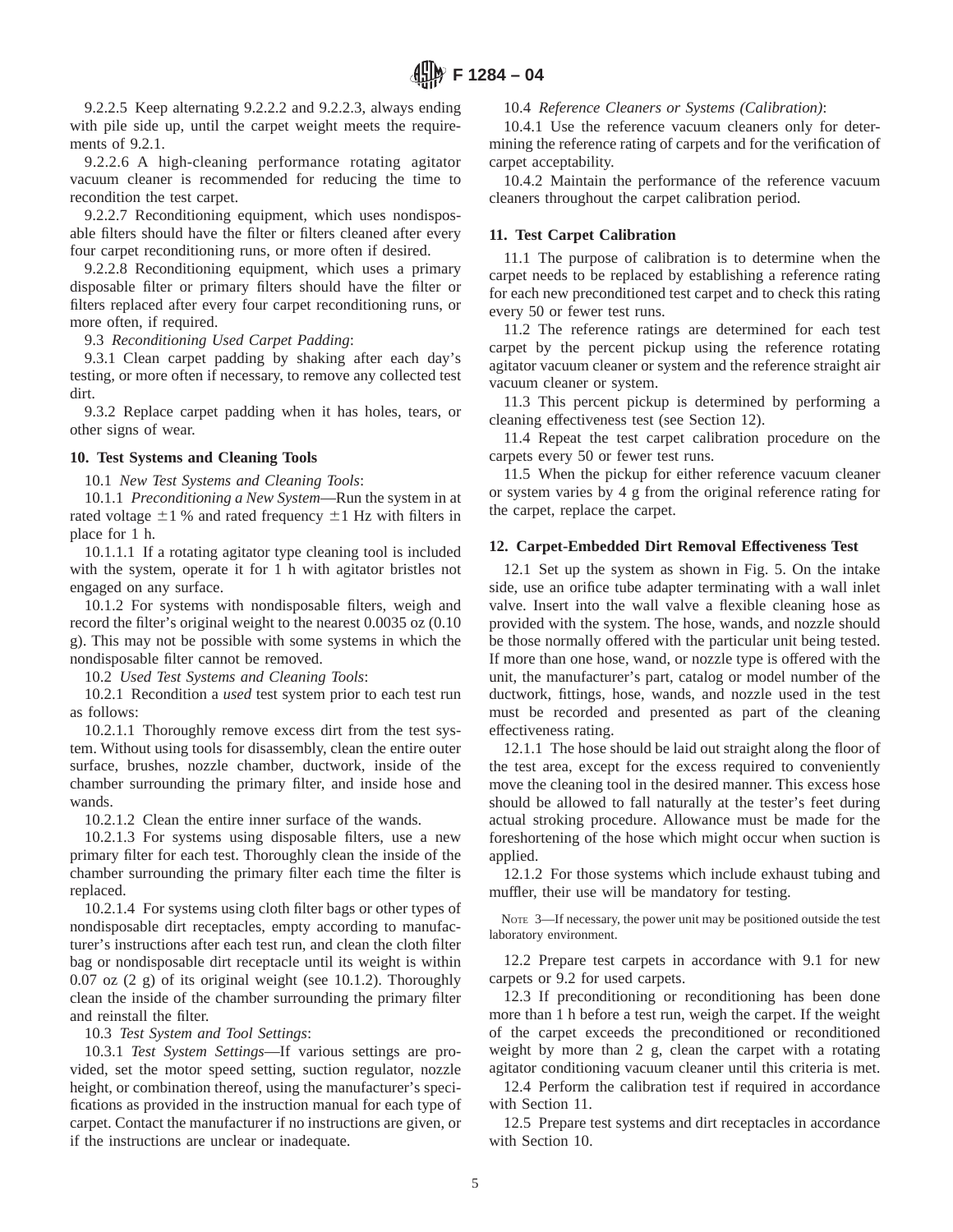

NOTE 1—Due to the height required for the tubing assembly, the assembly (in a plane) can be at any angle from vertical to parallel with the floor. NOTE 2— If flexible tubing is used for pipe sections, then flexible tubing must be supported in a straight line. NOTE 3—Hose is to be laid out in a straight line so as to minimize kinks or bends.

**FIG. 5 Vacuum Cleaning System Test Set-Up**

12.5.1 For systems using paper filter bags, insert a new manufacturer's recommended bag.

12.5.2 Ensure the test system and cleaning tool settings have been made in accordance with Section 10.

12.6 Carefully weigh the test carpet immediately before placing it on the test platform. Record the weight to the nearest 0.035 oz (1.0 g).

12.7 Position the test carpet on the padding (with "scrim" side of the padding up) on the supporting surface (see 5.11).

12.8 Energize the vacuum cleaner for 2 min at nameplate rated voltage  $(\pm 1 \%)$  and frequency  $(\pm 1 \text{ Hz})$  immediately preceding the test sequence of 12.13. For appliances with dual nameplate voltage ratings, conduct testing at the highest voltage.

12.8.1 For a rotating agitator-type cleaning tool, place it such that the bristles clear the supporting surface and no loose dirt is picked up.

12.8.2 For a straight air cleaning tool, operate with the rug tool unrestricted, positioned such that no loose dirt is picked up from the supporting surface.

12.9 *Test Dirt Preparation*—Weigh and mix  $3.17 \pm 0.0035$ oz (90  $\pm$  0.1 g) of silica sand and 0.35  $\pm$  0.0035 oz (10  $\pm$  0.1 g) of commercial grade talcum, both conforming to the specifications found in Annex A1.

12.9.1 Silica sand shall be sieved to assure conformance to the specification of Annex A1.2. Sieving shall be performed in accordance with Practice D 75.

12.9.2 Bulk mixing and storage of sieved constituents of silica sand is acceptable if assay analysis meets the specification of A1.2.

12.9.3 Bulk storage of test dirt mixture (sand plus talc) is not allowed.

12.10 Distribute 3.52 oz (100 g) of the test dirt *uniformly* on the cleaning test area (see Fig. 4), using any convenient spreading method.

12.11 Embed the test dirt into the carpet using the dirt embedment tool shown in Fig. 1. Perform the embedding process by using a dragging motion in both directions with the handle held at the angle shown. Drag the dirt embedment tool over the test area exactly 30 strokes, alternating directions forward and back. (A movement in one direction is one "stroke.") Use a uniform movement to provide a "stroke" time of 2.5 s (a rate of 1.8 ft/s (0.55 m/s).) The first forward stroke shall be in the direction of carpet lay.

12.11.1 An acceptable laboratory practice shall be used to ensure that (*1*) the dirt embedment tool shall not fall short of reaching the end boundaries of the test area, and (*2*) the tool shall cover both side boundaries of the test area at all times.

12.12 Clean embedding tool thoroughly.

12.13 Immediately following the 2-min "run-in" of 12.8, de-energize the vacuum cleaner, and place the vacuum cleaner nozzle on the test carpet so that the front edge of the vacuum cleaner nozzle lip coincides with the line defining the beginning of the test area and with the right side of the boundary of the 18-in. test width (see Fig. 5). The forward stroke of the nozzle shall be in the direction of the carpet lay (see Fig. 4).

12.13.1 Reasonable efforts shall be made to maintain the handle height at 31.5 in. during each test run for vacuum cleaner nozzles with a pivoting handle.



NOTE 1-Shown are the nozzle positions for the cleaning pattern when  $N = 2$  (refer to Annex A2).

#### **FIG. 6 Cleaning Nozzle Position at Start and Finish of Test Cleaning Strokes**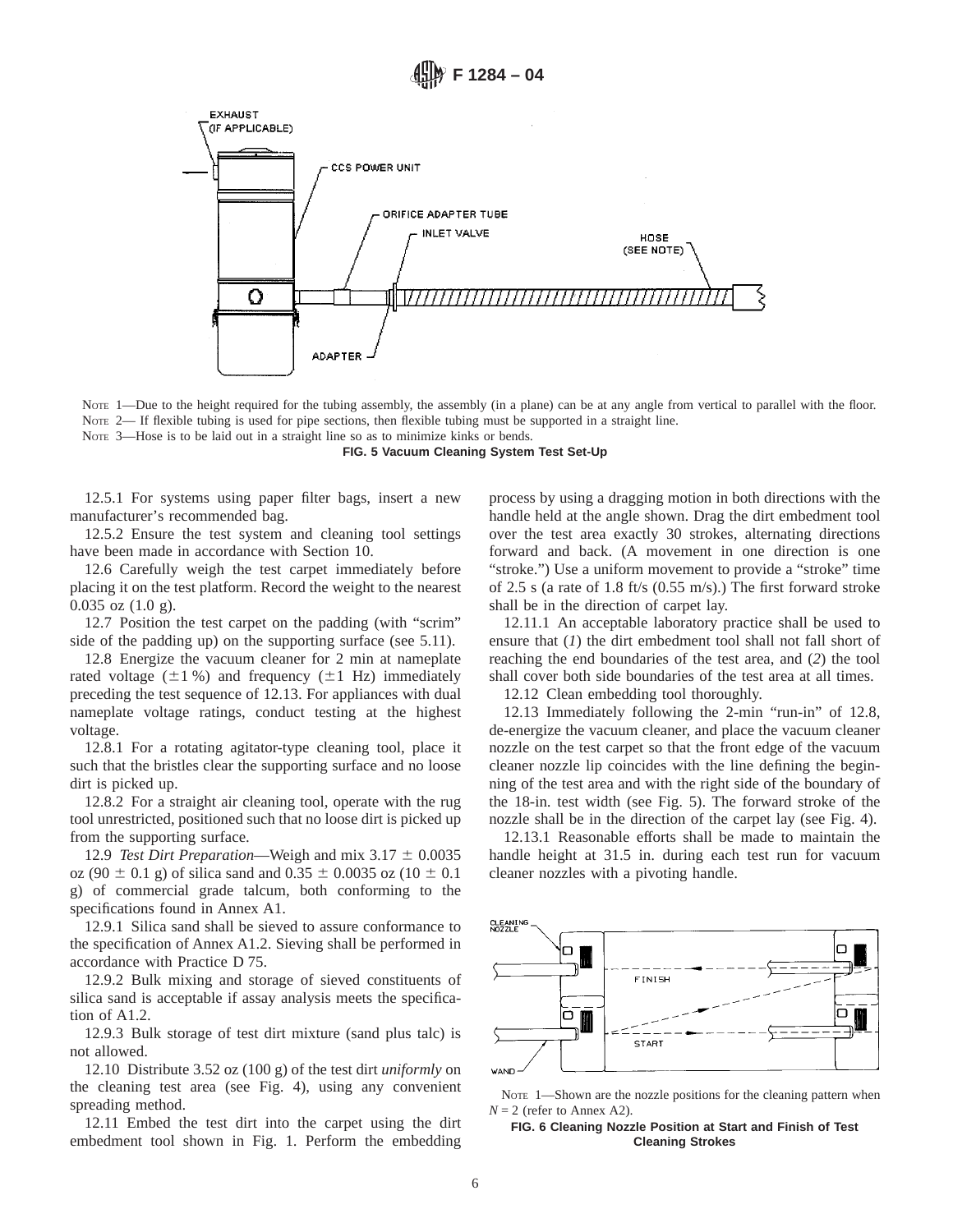12.13.2 Reasonable efforts shall be made to maintain the vacuum cleaner's nozzle parallel to the test carpet surface during each test run for vacuum cleaners with nonpivoting handles.

12.14 Tilt or lift the nozzle off the carpet, energize the vacuum cleaner, and adjust the voltage to rate voltage  $\pm 1$  %. Allow the vacuum cleaner to run and expand the filter bag, if one is present.

#### 12.15 *Test Cleaning Pattern*:

12.15.1 For a rotating agitator cleaning head, lower the nozzle onto the carpet before the test area. Again adjust the voltage to rated voltage  $\pm 1$  %; then move the nozzle in the test cleaning pattern and motion as specified in Annex A2 during the cleaning cycle. Maintain the system and tool settings specified in 10.3.1 during the cleaning cycle.

12.15.2 For a straight air cleaning tool, position nozzle on the carpet before the test area. Again, adjust the voltage to rated voltage  $\pm 1$  %; then, move the nozzle in the test cleaning pattern and motion as specified in Annex A2. Maintain the nozzle position and system settings specified in 9.3.2 during the cleaning cycle.

12.16 At the end of the last stroke, smoothly tilt or lift the tool off the carpet and allow the system to run approximately an additional 10 s, to clear the system of test dirt actually picked up but temporarily trapped in it. Then, de-energize the vacuum cleaner. During the 10-s additional run period, the hose used with the system should be flexed to help clear the system.

12.17 Determine the grams of dirt picked up by subtracting the weight of the dirty carpet after test from the weight of the preconditioned or reconditioned carpet at the start of the test plus 3.53 oz (100 g). Record the results to the nearest 0.035 oz  $(1.0 \text{ g}).$ 

12.18 Using the same test central vacuum cleaning system, repeat steps 12.1-12.16 two additional times for a total of three test runs.

12.19 The percent carpet-embedded dirt removal effectiveness for each individual test system from the population sample is the average of three test runs.

12.20 A minimum of two additional test sample units of the same model shall be selected in accordance with the sampling statement of Section 7. Repeat steps 12.1-12.18 for each new test sample unit selected.

12.21 The percent carpet-embedded dirt removal effectiveness for the population of the systems (cleaner model/tool model) being tested is the arithmetic mean of the percent carpet-embedded dirt removal effectiveness from a sample of the population meeting the requirements of the sampling statement (Section 7).

#### **13. Precision and Bias**

13.1 No interlaboratory tests have been performed; therefore, no precision statements regarding the repeatability and reproducibility of this test method are available at this time. The precision statements are expected to be close to those given for Test Method F 608, upon which this test method is based.

13.2 *Bias*—No justifiable statement can be made on the accuracy of this test method since the true value of the property cannot be established by an acceptable referee method.

#### **14. Keywords**

14.1 central vacuum cleaner; dirt removal

#### **ANNEXES**

#### **(Mandatory Information)**

#### **A1. TEST DIRT**

A1.1 Test Dirt, 100 g, consisting of the following:

A1.1.1 *Item 1*—90 g of silican sand<sup>5</sup> in accordance with A1.2.

A1.1.2 *Item*  $2-10$  g of commercial grade talcum<sup>6</sup> in accordance with A1.3.

A1.2 Silica sand in the following particle size range and amounts:

| Sieve Range,<br><b>U.S. No.</b> | Particle Size,<br>um | Amount Used,<br>g |
|---------------------------------|----------------------|-------------------|
| $-30/+40$                       | 600 to 425           | 0.9               |
| $-40/+50$                       | 425 to 300           | 31.5              |
| $-50/+70$                       | 300 to 212           | 41.4              |
| $-70/+100$                      | 212 to 150           | 13.5              |
| $-100/+140$                     | 150 to 106           | 2.7               |

A1.3 Commercial grade talcum with the following particle size distribution:

| Particle Size Range, um | Destination by Weight, % |
|-------------------------|--------------------------|
| >44                     | 0.5                      |
| 43.9 to 20              | 12.5                     |
| 19.9 to 10              | 27.0                     |
| 9.9 to 5                | 23.0                     |
| 4.9 to 2                | 20.0                     |
| 1.9 to 1                | 8.0                      |
| < 0.9                   | 9.0                      |

<sup>5</sup> Wedron No. 540 Unground Silica Sand, or the equivalent, has been found satisfactory for this purpose. It is available from the Wedron Silica Co., Customer Service Dept., P.O. Box 119, Wedron, IL 60557. The test dirt must be sieved to ensure conformance with the analysis limits. Use Practice D 75.

<sup>6</sup> USP Grade Supreme Talc, or the equivalent, has been found satisfactory for this purpose. It is available from Fischer Scientific Co., 1600 West Glen Ave., Box 171, Itasca, IL 60143.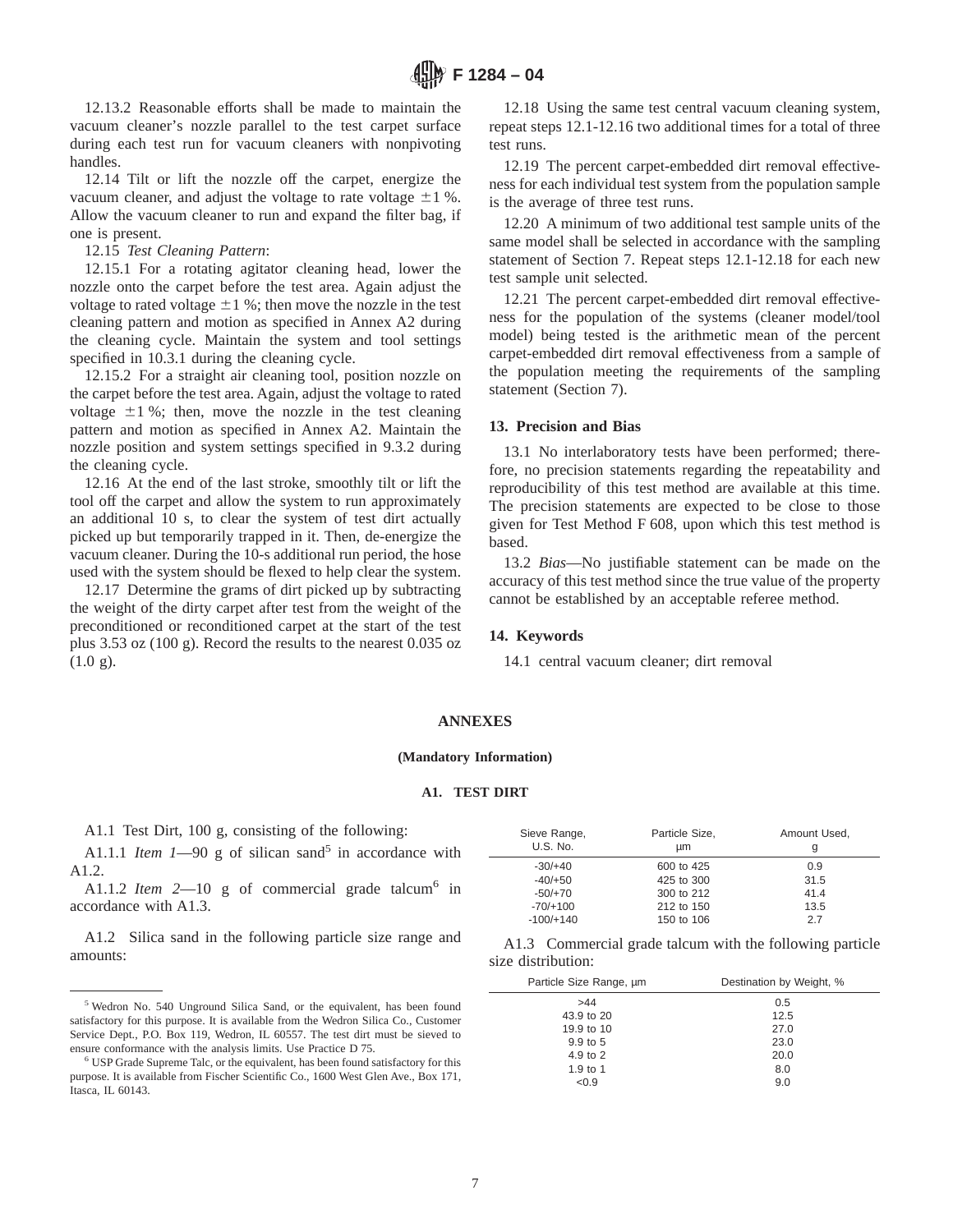## **A2. TEST CLEANING PATTERN AND TIME**

A2.1 *General*—All vacuum cleaners, regardless of the width of their nozzles, shall be moved back and forth in a specified pattern on the 54 by 18-in. (1370 by 460-mm) test area of the carpet for a total of exactly 16 strokes at the rate of 2.5 s per stroke, for a total time of 40  $\pm$  1 s, using any acceptable laboratory method to assure that these specifications are met. Examples of methods that have been found acceptable are visible-marked timing belt or a stopwatch to measure stroke time and cumulative time.

A2.1.1 Measure the outside width of the nozzle housing in inches.

A2.1.2 Divide the nozzle width into 18 and round the result to the nearest larger whole number identified henceforth as *N*.

A2.1.3 Divide the width of test area (18 in.) into *N* equal strips and mark the test area accordingly. Note that for any vacuum cleaners having overall nozzle widths ranging from 3 to 17 in. the number of strips will be either 6, 5, 4, 3, or 2.

A2.1.4 Place the vacuum cleaner nozzle on the test carpet so that the front edge of the vacuum cleaner nozzle lip coincides with the line defining the beginning of the test area and the right side of the nozzle coincides with the right side boundary shown in the applicable illustration. Insure that each forward stroke ends with the vacuum cleaner nozzle coincident with the end of the test area. When the vacuum cleaner reaches the extreme left strip, align the left side of the nozzle with the left side boundary of the test area (see Fig. 5). This shows the pattern for  $N = 2$ . For variations of the pattern where  $N = 2$  to  $N = 6$ , see Fig. A2.1. Take care to ensure that during each stroke, the side of the nozzle, right side or left side as applicable, is kept aligned with the side boundary of the test strip being cleaned, except for crossover strokes.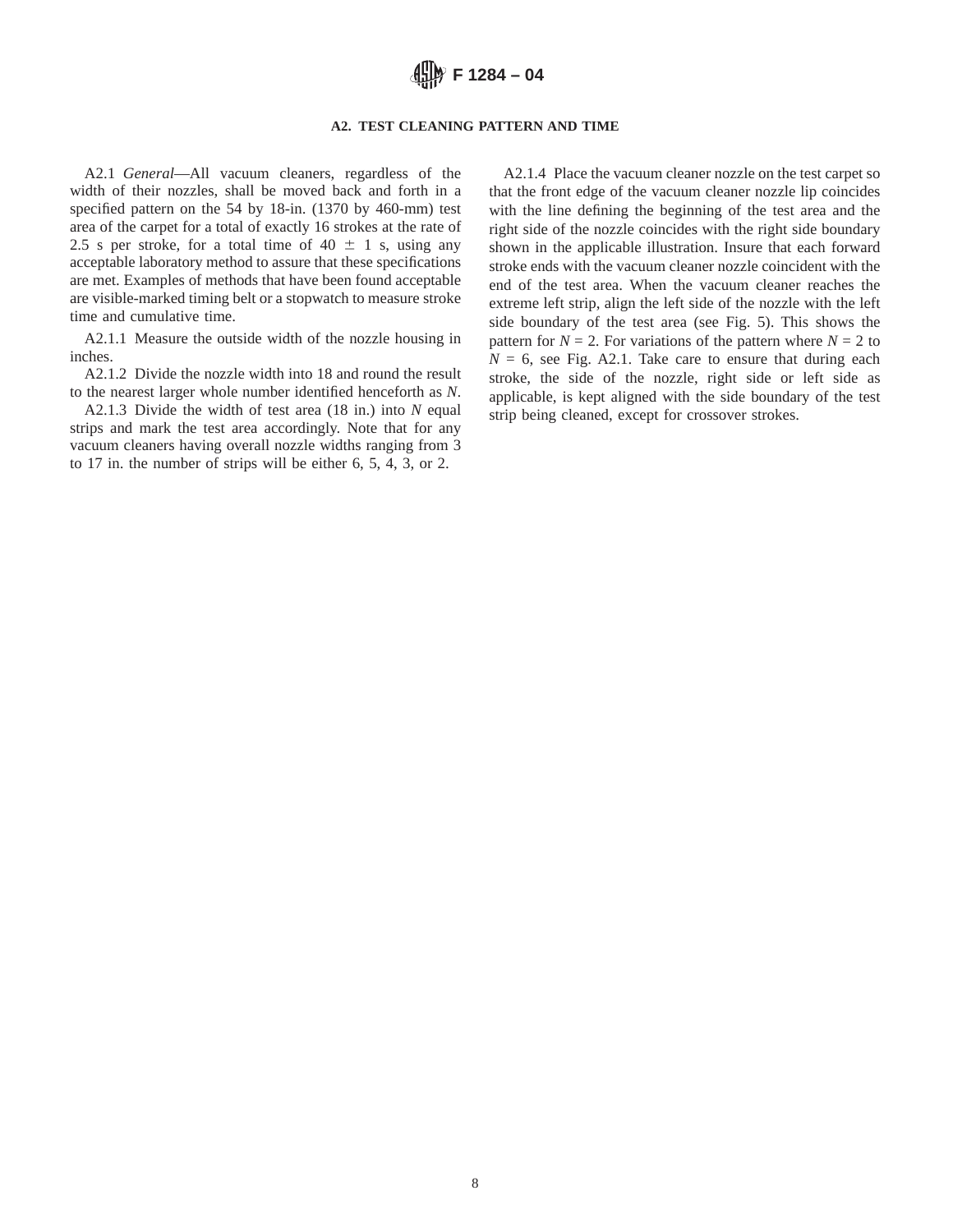

NOTE 1—The diagonal strokes shown in each pattern indicate that the test nozzle is moved from one stroke to another during the diagonal stroke. There is no specific start or end point for the diagonal movement of the test nozzle during the diagonal stroke. **FIG. A2.1 Test Cleaning Patterns**

#### **A3. DETERMINATION OF THE POPULATION MEAN HAVING A 90 % CONFIDENCE INTERVAL**

## **A3.1 Theory**

A3.1.1 The most common and ordinarily the best estimate of the population mean,  $\mu$ , is simply the arithmetic mean,  $\bar{X}$ , of the individual scores (measurements) of the units comprising a sample taken from the population. The average score of these units will seldom be exactly the same as the population mean; however, it is expected to be fairly close so that in using the following procedure it can be stated with 90 % confidence that the true mean of the population,  $\mu$ , lies within 5 % of the calculated mean,  $\bar{X}$ , of the sample taken from the population.

A3.1.2 The following procedure provides a confidence interval about the sample mean which is expected to bracket *µ*, the true population mean,  $100(1 - \alpha)$ % of the time where  $\alpha$  is the chance of being wrong. Therefore,  $1 - \alpha$  is the probability or level of confidence of being correct.

A3.1.3 The desired level of confidence is  $1 - \alpha = 0.90$  or 90 % as stated in Section 7. Therefore,  $\alpha = 0.10$  or 10 %.

A3.1.4 Compute the mean,  $\bar{X}$ , and the standard deviation, *s*, of the individual scores of the sample taken from the population: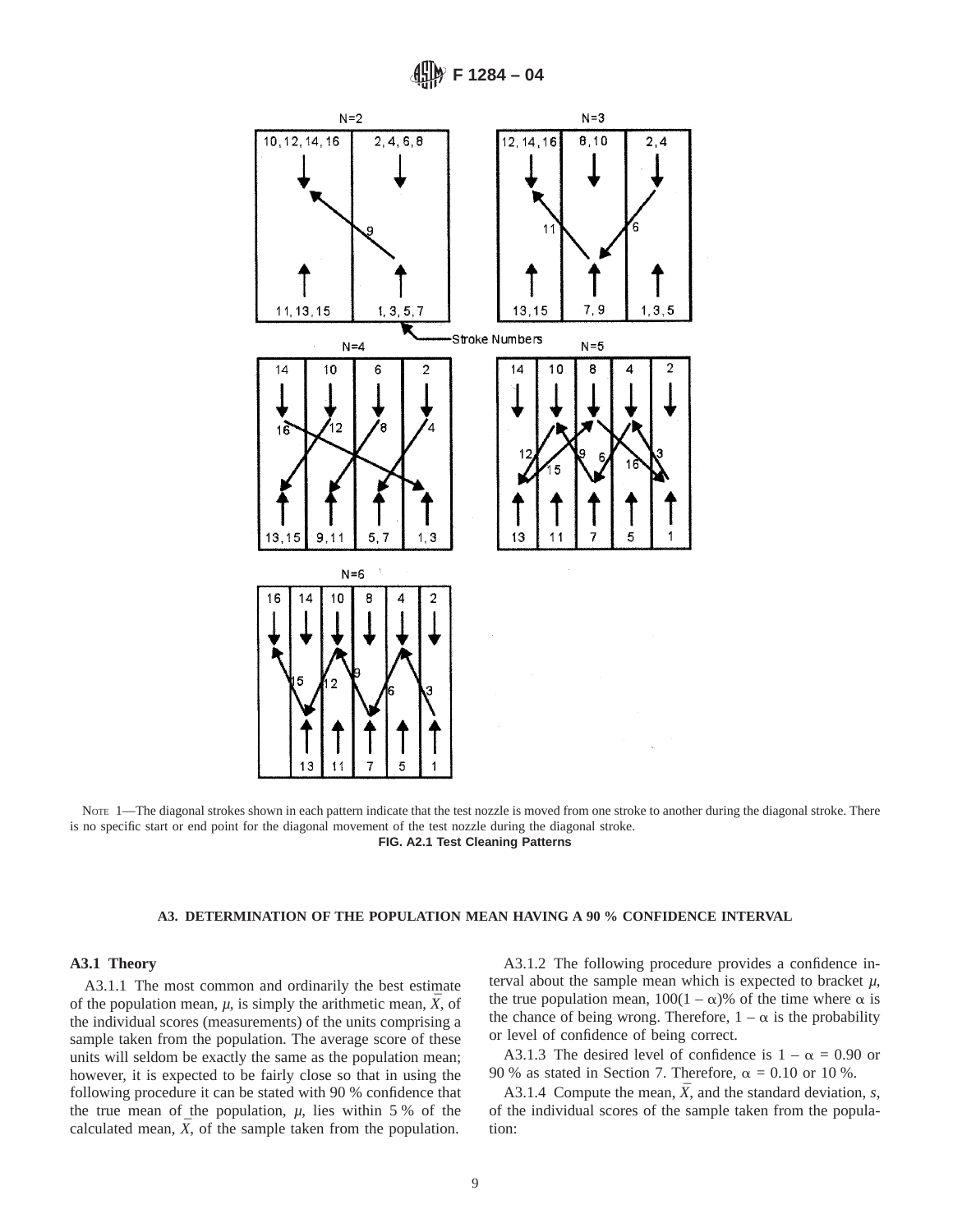$$
\bar{X} = \frac{1}{n} \sum_{i=1}^{n} X_i
$$
\n
$$
s = \sqrt{\frac{n \sum_{i=1}^{n} X_i^2 - (\sum_{i=1}^{n} X_i)^2}{n (n-1)}}
$$
\n(A3.1)

where:

- *n* = number of units tested, and
- $X_i$  = the value of the individual test unit score of the *i*th test unit. As will be seen in the procedural example to follow, this is the average value of the results from three test runs performed on an individual test unit with the resulting set of data meeting the repeatability requirements of Section 7.

A3.1.5 Determine the value of the *t* statistic for *n* – 1 degrees of freedom, df, from Table A3.1 at a 95 % confidence level.

NOTE A3.1—The value of *t* is defined as  $t_{1-\alpha/2}$  and is read as "*t* at 95 % confidence."

*t statistic* = 
$$
t_{1-\alpha/2} = t_{0.95}
$$
 (A3.2)

where:

 $1 - \alpha/2 = 1 - 0.10/2 = 1 - 0.05 = 0.95$ , or 95 %.

A3.1.6 The following equations establish the upper and lower limits of an interval centered about  $\bar{X}$  that will provide the level of confidence required to assert that the true population mean lies within this interval:

$$
CI_U = \bar{X} + ts/\sqrt{n}
$$
\n
$$
CI_L = \bar{X} - ts/\sqrt{n}
$$
\n(A3.3)

where:

 $CI =$  confidence interval (U – upper limit; L – lower limit),

- $X =$  mean score of the sample taken from the population,
- $t = t$  statistic from Table A3.1 at 95 % confidence level,
- *s* = standard deviation of the sample taken from the population, and
- $n =$  number of units tested.

A3.1.7 It is desired to assert with 90 % confidence that the true population mean,  $\mu$ , lies within the interval,  $CI_U$  to  $CI_L$ , centered about the sample mean,  $\bar{X}$ ; therefore, the quantity  $ts/\sqrt{n}$  shall be less than some value, *A*, which shall be 5 % of *X* in accordance with the sampling statement of 7.1.

| <b>TABLE A3.1 Percentiles of the t Distribution</b> |  |  |  |  |
|-----------------------------------------------------|--|--|--|--|
|-----------------------------------------------------|--|--|--|--|

| df             | $t_{0.95}$ |
|----------------|------------|
| 1              | 6.314      |
| $\overline{2}$ | 2.920      |
| 3              | 2.353      |
| $\overline{4}$ | 2.132      |
| 5              | 2.015      |
| 6              | 1.943      |
| 7              | 1.895      |
| 8              | 1.860      |
| 9              | 1.833      |
| 10             | 1.812      |
| 11             | 1.796      |
| 12             | 1.782      |
| 13             | 1.771      |
| 14             | 1.761      |
| 15             | 1.753      |

A3.1.8 As  $n \to \infty$ ,  $ts/\sqrt{n} \to 0$ . As this relationship indicates, a numerically smaller confidence interval may be obtained by using a larger number of test units, *n*, for the sample; therefore, when the standard deviation, *s*, of the sample is large and the level of confidence is not reached after testing three units, a larger sample size, *n*, shall be used.

## **A3.2 Procedure**

A3.2.1 A graphical flow chart for the following procedure is shown in Fig. A3.1.

A3.2.2 Select three units from the population for testing as the minimum sample size.

A3.2.3 Obtain individual test unit scores by averaging the results of three test runs performed on each of the three



**FIG. A3.1 Testing Procedure Flowchart**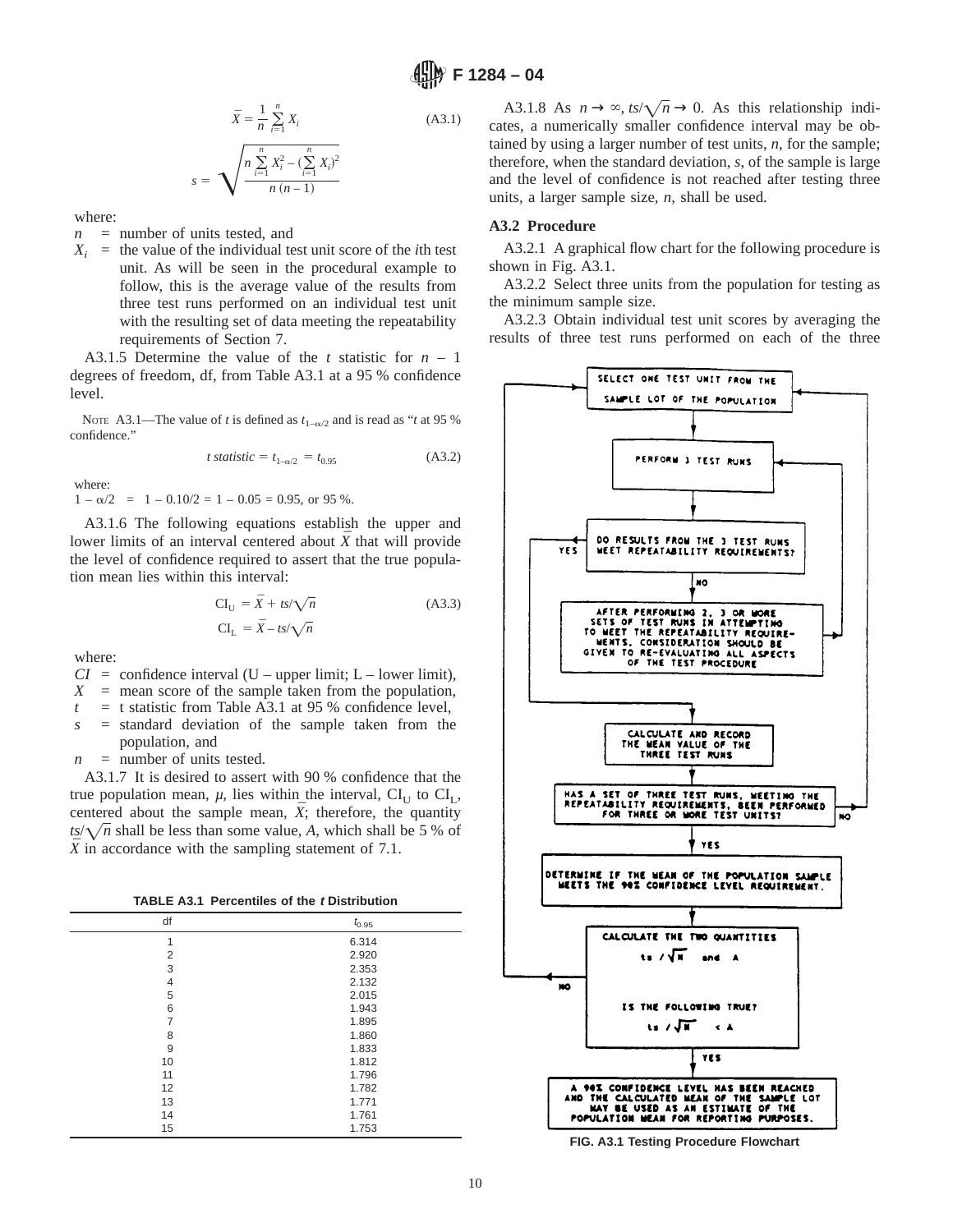individual test units. The data set resulting from the three test runs performed on each individual test unit shall meet the respective repeatability requirement found in Section 13 of Test Method F 608.

A3.2.4 Compute  $\bar{X}$  and *s* of the sample.

A3.2.5 Compute the value of *A* where  $A = 0.05 (\overline{X})$ .

A3.2.6 Determine the statistic *t* for *n* – 1 df from Table A3.1 where  $n =$  number of test units.

A3.2.7 Compute  $ts/\sqrt{n}$  for the sample and compare it to the value to *A*.

A3.2.8 If the value of  $ts/\sqrt{n} > A$ , an additional unit from the population shall be selected and tested, and the computations of A3.2.3-A3.2.7 repeated.

A3.2.9 If the value of  $ts/\sqrt{n} < A$ , the desired 90 % confidence level has been obtained. The value of the final  $\bar{X}$  may be used as the best estimate of the cleanability rating for the population.

#### **A3.3 Example**

A3.3.1 The following data is chosen to illustrate how the value of embedded dirt cleanability for the population of an agitator type vacuum cleaner model, tested on ASTM singlelevel loop carpet, is derived. For this particular carpet, the measured test results from three test runs on each unit are required to have a repeatability limit not exceeding 3.908 as indicated in Section 13 of Test Method F 608.

A3.3.2 Select three test units from the vacuum cleaner model population. A minimum of three test runs shall be performed using each test unit.

A3.3.3 Test run scores for Test Unit No. 1:

|  |  | Test Run No. $1 = 60.5$ |
|--|--|-------------------------|
|  |  | Test Run No. $2 = 62.7$ |
|  |  | Test Run No. 3 = 65.3   |

A3.3.4 Maximum spread =  $65.3 - 60.5 = 4.8$ . This value is greater than the repeatability limit required in Section 13 of Test Method F 608. The results shall be discarded and three additional test runs performed.

A3.3.5 Test run scores for Test Unit No. 1:

Test Run No.  $4 = 64.9$ Test Run No.  $5 = 65.1$ Test Run No.  $6 = 65.8$ 

A3.3.6 Maximum spread =  $65.8 - 64.9 = 0.9$ . This value is less than the repeatability limit requirement of Section 13 of Test Method F 608.

A3.3.7 Unit No. 1 score =  $(64.9 + 65.1 + 65.8)/3 = 65.27$ .

NOTE A3.2—If it is necessary to continue repeated test run sets  $(7, 8, 1)$ 9–10, 11, 12—etc.) because the spread of data within a data set is not less than the repeatability limit requirement stated in Section 13 of Test Method F 608, there may be a problem with the test equipment, the execution of the test procedure, or any of the other factors involved in the test procedure. Consideration should be given to re-evaluating all aspects of the test procedure for the cause(s).

A3.3.8 A minimum of two additional test units must be tested, each meeting the repeatability limit requirement. For this procedural example, assume those units met the repeatability requirement and the individual unit scores are:

> Score of Test Unit No. 1 = 65.27 Score of Test Unit No. 2 = 69.53 Score of Test Unit No.  $3 = 67.41$

A3.3.9 
$$
\bar{X} = \frac{1}{3} (65.27 + 69.53 + 67.41) = 67.403.
$$
  
A3.3.10

$$
s = \sqrt{\frac{3[(65.27)^2 + (69.53)^2 + (67.41)^2] - [65.27 + 69.53 + 67.41]^2}{3(3-1)}}
$$
\n(A3.4)

 $s = 2.130$ 

A3.3.11  $A = 0.05$  (67.403) = 3.370.

A3.3.12 Degrees of freedom (df),  $n - 1 = 3 - 1 = 2$   $t_{0.95}$ statistic  $= 2.920$ .

A3.3.13  $ts/\sqrt{n} = 2.920 (2.130)/\sqrt{3} = 3.591$ .

A3.3.14 3.591 > 3.370. The requirement that  $ts/\sqrt{n} < A$ has not been met because *s* is large; therefore, an additional test unit from the population shall be tested.

A3.3.15 Score of test unit No.  $4 = 66.82$ .

A3.3.16  $\bar{X} = \frac{1}{4} (65.27 + 69.53 + 67.41 + 66.82) = 67.258$ . A3.3.17

 $s = \sqrt{\left[4[(65.27)^2 + (69.53)^2 + (67.41)^2 + (66.82)^2\right] - [65.27 + 69.53 + 67.41 + 66.82]^2}/4(4-1)}$ 

 $s = 1.763$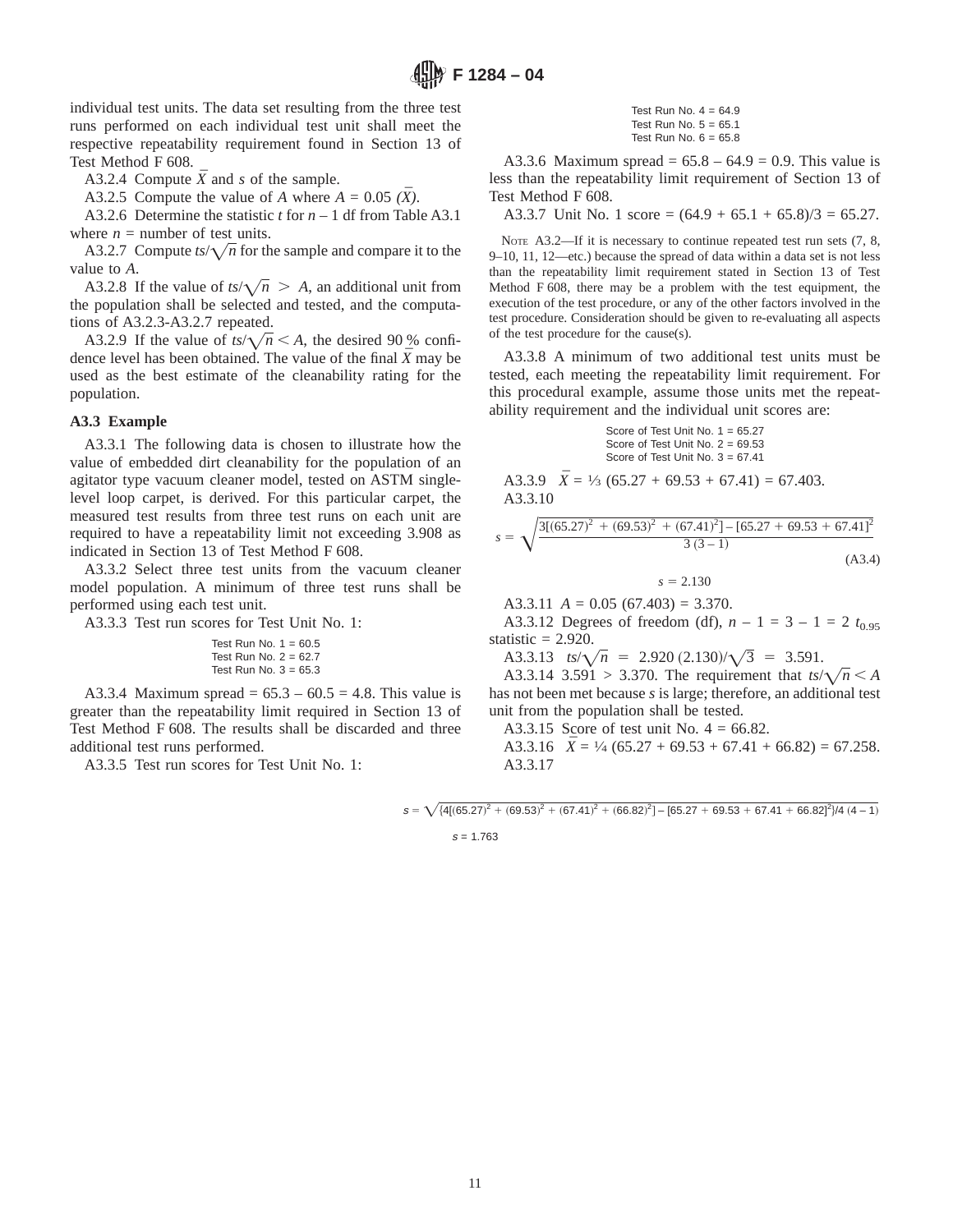A3.3.18  $A = 0.05$  (67.258) = 3.363. A3.3.19 Degrees of freedom (df),  $n - 1 = 4 - 1 = 3$   $t_{0.95}$ statistic  $= 2.353$ . A3.3.20  $ts/\sqrt{n}$  = 2.353  $(1.763)/\sqrt{4}$  = 2.075.

A3.3.21 2.075 < 3.363 (meets requirements).

A3.3.22 Thus, the value of  $\bar{X}$ , 67.26, represents the embedded dirt cleanability score for the vacuum cleaner model tested on the given carpet and may be used as the best estimate of the cleanability rating for the population mean.

# **APPENDIX**

**(Nonmandatory Information)**

## **X1. IN-HOME CLEANING TEST**

## **X1.1 Scope**

X1.1.1 The purpose of this test is to determine a ratio of a carpet-embedded dirt removal effectiveness and a home-carpet embedded removal effectiveness rating which can be used for comparing one or more vacuum cleaners against a standard vacuum cleaner and determining correlation with laboratory ASTM tests. The results are representative of the geographic area covered by the test homes.

#### **X1.2 Summary of Test Method**

X1.2.1 Each vacuum cleaner is tested in 25 homes in comparison with a standard vacuum cleaner. The grams of dirt picked up from the carpet in each home by each vacuum cleaner are accurately weighed. Each vacuum cleaner is manipulated over four segments of carpet 18 by 54-in. for 40 s per segment. The ratio of carpet-embedded dirt removal effectiveness equals the ratio of dirt picked up by the test vacuum cleaner (*B*) divided by dirt picked up by the standard vacuum cleaner (*A*). The home vacuum cleaning effectiveness rating of vacuum cleaner (*B*) to that of vacuum cleaner (*A*) is the geometric mean of the values obtained in the 25 individual tests performed.

#### **X1.3 Significance and Use**

X1.3.1 The ratio of carpet-embedded dirt removal effectiveness for specific vacuum cleaner determined by "in-home" tests can be compared to "in-laboratory" tests for correlation.

## **X1.4 Apparatus**

X1.4.1 *Standard Vacuum Cleaner for Comparison*, either upright canister.

X1.4.2 *Frame*, inside effective area 18 by 54 in. (see Fig. X1.1):

X1.4.3 *Stop Watch*.

X1.4.4 *Canister Vacuum Cleaner*, for conditioning vacuum cleaners between tests and for finishing cleaning the remaining test area.





X1.4.5 *Dust Bags*, for appropriate vacuum cleaners.

X1.4.6 *Polyethylene Bags*, for sealing and transporting dust bags.

X1.4.7 *Balance Scale*, for weighing dust bags to within  $\pm 0.01$  g.

X1.4.8 *Test Vacuum Cleaner*.

X1.4.9 *Homes*, 25 with carpeted area for selecting 6-ft area. This area shall not be obstructed to traffic by furniture or scatter rugs. Test homes should be located randomly throughout the graphic test area.

X1.4.10 *Adjustable Transformer*, for adjusting or controlling a voltage to the vacuum cleaner.

X1.4.11 *Voltmeter*, to measure input volts to the vacuum cleaner, provide measurements accurate to within  $\pm 1$  %.

X1.4.12 *Ammeter*, to measure input current to the vacuum cleaner, provide measurements accurate to within  $\pm 1$  %.

X1.4.13 *Manometer* (or equivalent pressure-sensing device), to ensure sealed suction of the vacuum cleaner, to provide measurements in inches of water accurate to within  $\pm 0.10$  in.

X1.4.14 *Tachometer(s)*, to measure motor speed in rpm and to ensure speed of agitator brush in rpm, accurate to  $\pm 1$  %.

#### **X1.5 Procedure**

X1.5.1 Identify standard unit and test unit, such as model number, serial number, and unit test number.

X1.5.2 *Initial Performance Check*—Check the test vacuum cleaner and the reference vacuum cleaner in the laboratory prior to the test, for functional properties. For this test, operate each vacuum cleaner at rated voltage on the ASTM plenum chamber using a  $1\frac{1}{4}$ -in. diameter orifice for upright vacuum cleaners and a 3⁄4-in. diameter orifice for canister vacuum cleaners. Record the input current in amperes, motor speed in rpm, agitator speed in rpm, sealed suction, and agitator brush extension.

X1.5.3 Each day prior to testing in the home, check sealed suction, amperes, and brush rpm.

X1.5.4 Each vacuum cleaner is tested in 25 homes, in comparison to a standard vacuum cleaner. The test area is a 9 by 6-ft area made up of eight sections, each 18 by 54 in. (see Fig. X1.2). Areas *A* are cleaned by the known standard vacuum cleaner. Areas *B* are cleaned by the vacuum cleaner being tested. Bulky litter, such as hair pins, string, paper, etc., should be removed manually from the test area. The nozzle heights on **FIG. X1.1 Frame for In-Home Cleaning Test** the test and reference vacuum cleaners should be set in